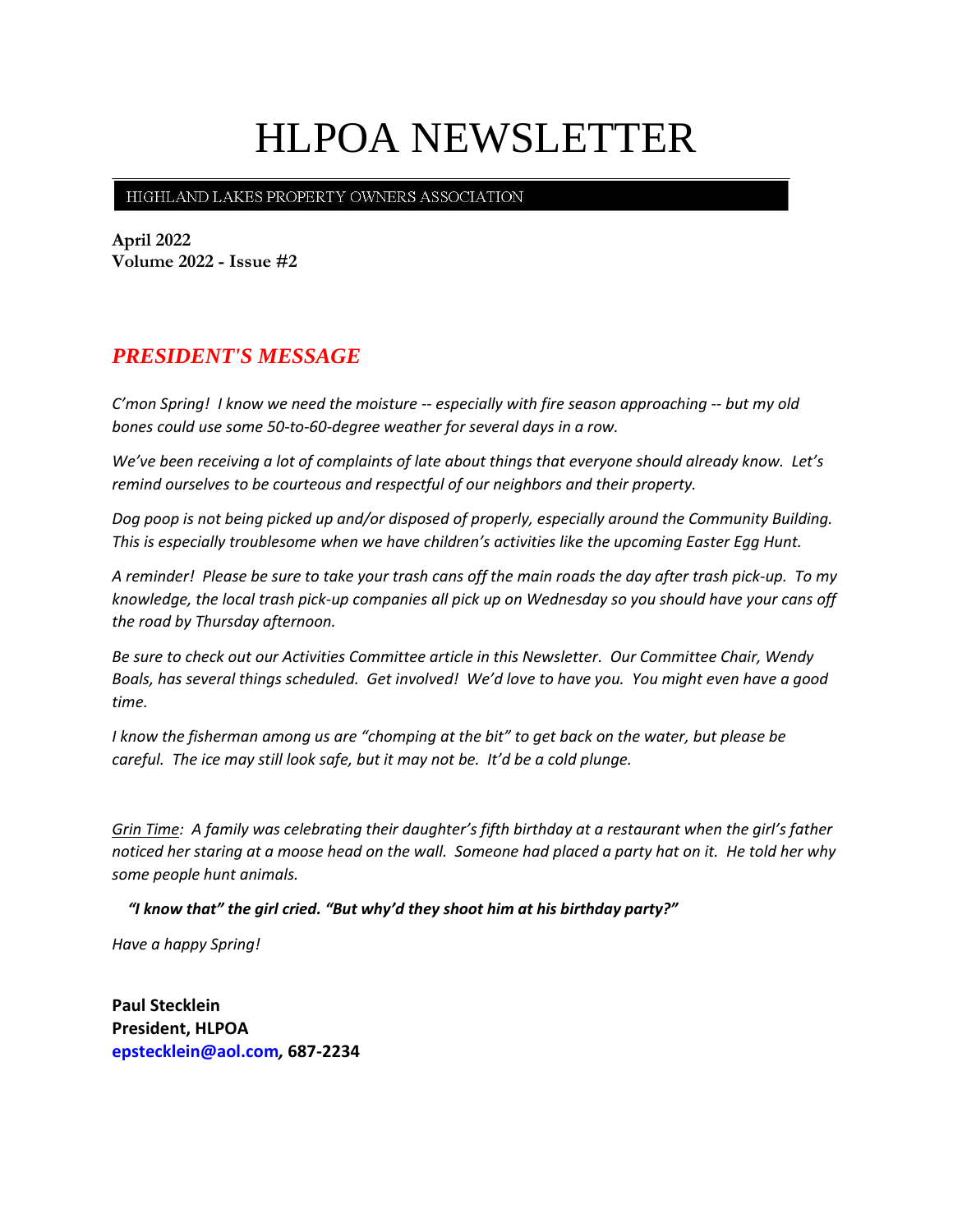### **Committee Reports and Information**

Activities Committee: We are excited for the Annual Easter Egg Hunt coming up on Saturday, April 9th starting at 1:00 p.m. at the HLPOA Community Building. All children ages from 0-12 are invited to attend and look for eggs, plus the "Golden Egg" which will have a fun prize. Along with the Egg Hunt, there will be snacks - so come on out for a great afternoon of fun and don't forget your Easter egg basket. If possible, please email Wendy Boals at [WendyBoals@yahoo.com](mailto:WendyBoals@yahoo.com) or text Wendy at 608-214- 6235 for how many children you plan on bringing. It helps us plan better to know the number of children who will attend.

Plan now to attend the HLPOA Annual Meeting on Saturday, June 4th at 12:00 noon, followed by a potluck meal. The meat and drink will be furnished, so please bring a dish to pass.

On Saturday, June 18th there will be the annual Work Day from 8:00 a.m. to 12:00 noon with a meal provided. Come and help clean up our area and meet with friends and neighbors.

Please pay attention to the Announcement Boards around the neighborhood plus Facebook for detailed information.

#### **Wendy Boals, 719-686-6971, [wendyboals@yahoo.com](mailto:wendyboals@yahoo.com)**

**Architectural Control Committee:** Sam Baucom, our ACC Chairman for the past several years, has resigned his position due to family obligations. Thank you, Sam, for your years of service to Highland Lakes! Kathy Campbell has temporarily taken over this position. She has been a member of the ACC for several years.

Let's talk about ACC projects:

Please be aware of the ACC rules located on the HLPOA.net website, under rules, construction. The ACC Form (HLPOA ACC Construction Approval Checklist) for projects is posted on the first page under RECENT UPDATES. These rules are in place to maintain our community at the highest standards and keep our neighborhood beautiful. We all live in a Covenanted Homeowners Association Community and the rules we have apply to you and everyone else who lives here.

Please remember that our rules require that colors (painting, siding, and roofs) should be approved, and they should be EARTHTONE (browns, greens, grey, tan -- not white or lime green). Think of the colors in the forest -- trees grasses, tree bark, earth. If you are repainting or reroofing or putting on new siding, please send colors to the ACC for approval. No Quonset hut designs or metal barn siding are allowed.

If you are building a new home, your design should be similar to a mountain cabin design with a roof pitch of 6 to 12. There are a number of covenants you should be aware of before building. These can also be found on HLPOA.net. Please be advised that you should submit your plans to the ACC before beginning construction so that we can be sure all the covenants have been met.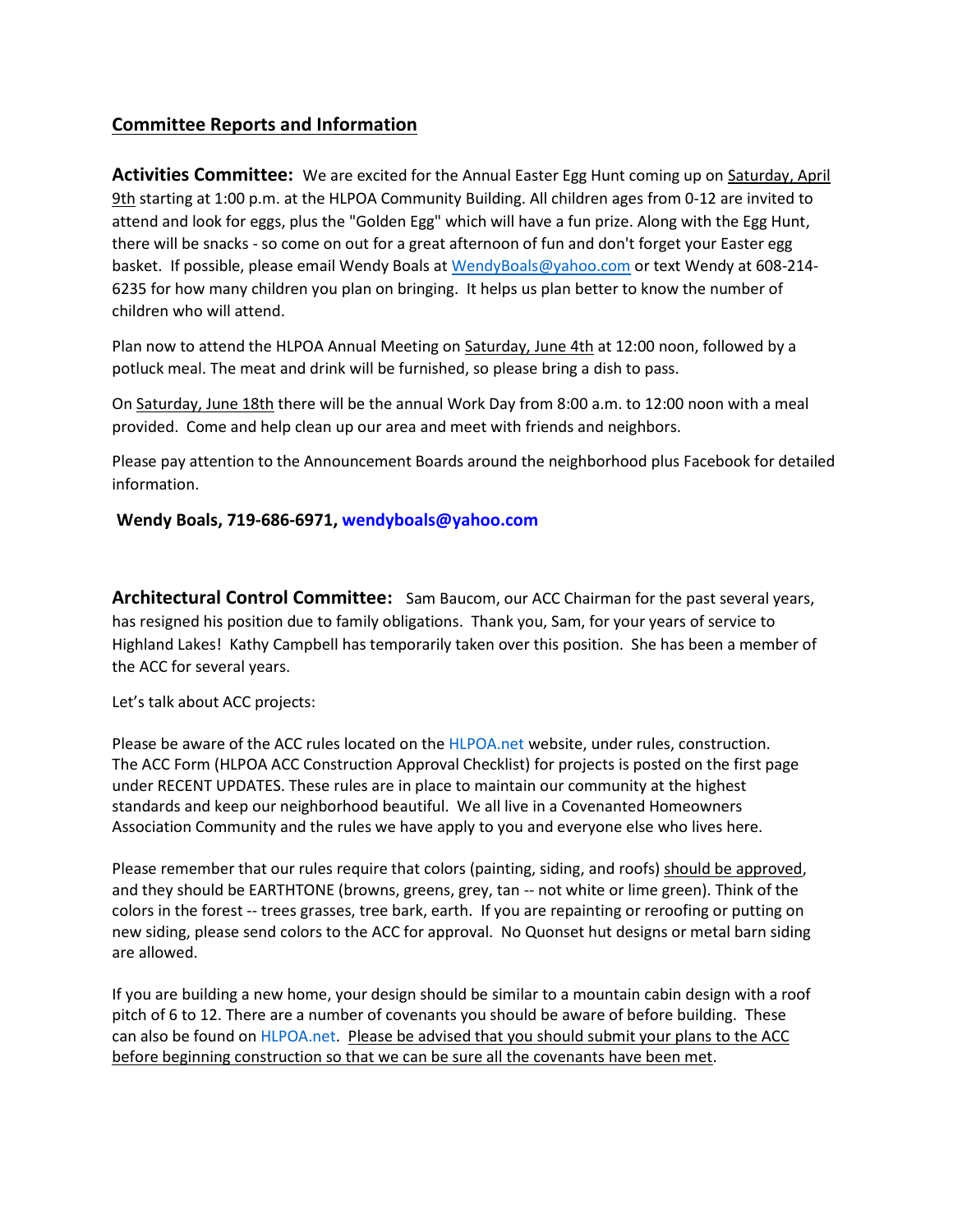Please forward all your planned projects with designs and plans to Kathy Campbell so we can get committee approval as soon as possible at [kathymacecampbell@gmail.com.](mailto:kathymacecampbell@gmail.com) Please remember -- all new projects, such as storage sheds, garages, additions that are over 200 square feet REQUIRE a Teller County building permit. A copy of the building permit needs to be sent to the ACC as well.

#### **Kathy Campbell, ACC chairman, [kathymacecampbell@gmail.com,](mailto:kathymacecampbell@gmail.com) 281-744-3349**

**FireWise Committee:** Mark your calendar and plan to attend the Wildfire Community Preparedness Day on Saturday, May 7 from 9:00 a.m. to 12:00 noon at the NE Teller County Fire Station, 1010 Evergreen Heights Drive, Woodland Park. You can learn how to make your home safer by reducing exterior fuels. Talk to experts about when and how to evacuate safely. Sign up for emergency notifications via your cell phone. Sign up for a free, confidential assessment of your home's exterior. Take home information. Bring along your home fire extinguishers for a free inspection. I look forward to seeing you there.

Before you go, visit the following sites to familiarize yourself with the basic information. The experts at the event will answer any questions you may have:

ReadyForWildfire.org

https://csfs.colostate.edu/wildfire-mitigation/

"Your Home Can Survive a Wildfire" available on YOUTUBE

For more information, contact **Garry Cote, [sgcote@aol.com,](file:///C:/Users/Sue/Desktop/HLWD/HLPOA/POA%20Newsletter/sgcote@aol.com) 687-0338**.

**Fishing Committee:** If you are like me, every once in a while the weather looks like I could go fishing, but the ice is still on the lakes and ponds as I write this. I hope most of you have communicated with Fred [\(reenie\\_1@msn.com\)](mailto:reenie_1@msn.com), Monica [\(hoitoi80814@msn.com\)](mailto:hoitoi80814@msn.com) or myself [\(getkings0104@msn.com\)](mailto:getkings0104@msn.com) to purchase your fishing permits for this year. If you missed the permit sale last Saturday, contact one of us and we'll get you set up with permits. Homeowner's dues must be paid to HLPOA in order to get fishing permits. Because of continuing increases in the cost of fish, the cost for permits will likely increase next year. For this year, we are changing the fish limits for children and guests to 2 fish per day. Catch and release ponds are still 5 and 6. Ponds 2, 3, and 7 (if it is holding water) will have a 2 fish limit. Ponds 1 and 4 will not be stocked due to dam repairs this year. Mark your calendars for July 16<sup>th</sup> this year's Fishing Derby. More information will follow in the next newsletter!!

PLEASE, PLEASE BE CAREFUL IF YOU CHOOSE TO ICE FISH! IN THE SPRINGTIME, THE ICE DEPTH CAN CHANGE ALMOST DAILY. ICE FISHING IS AT YOUR OWN RISK!

Thank you, **Roger King, Chairman, 687-0104,** and the fishing committee.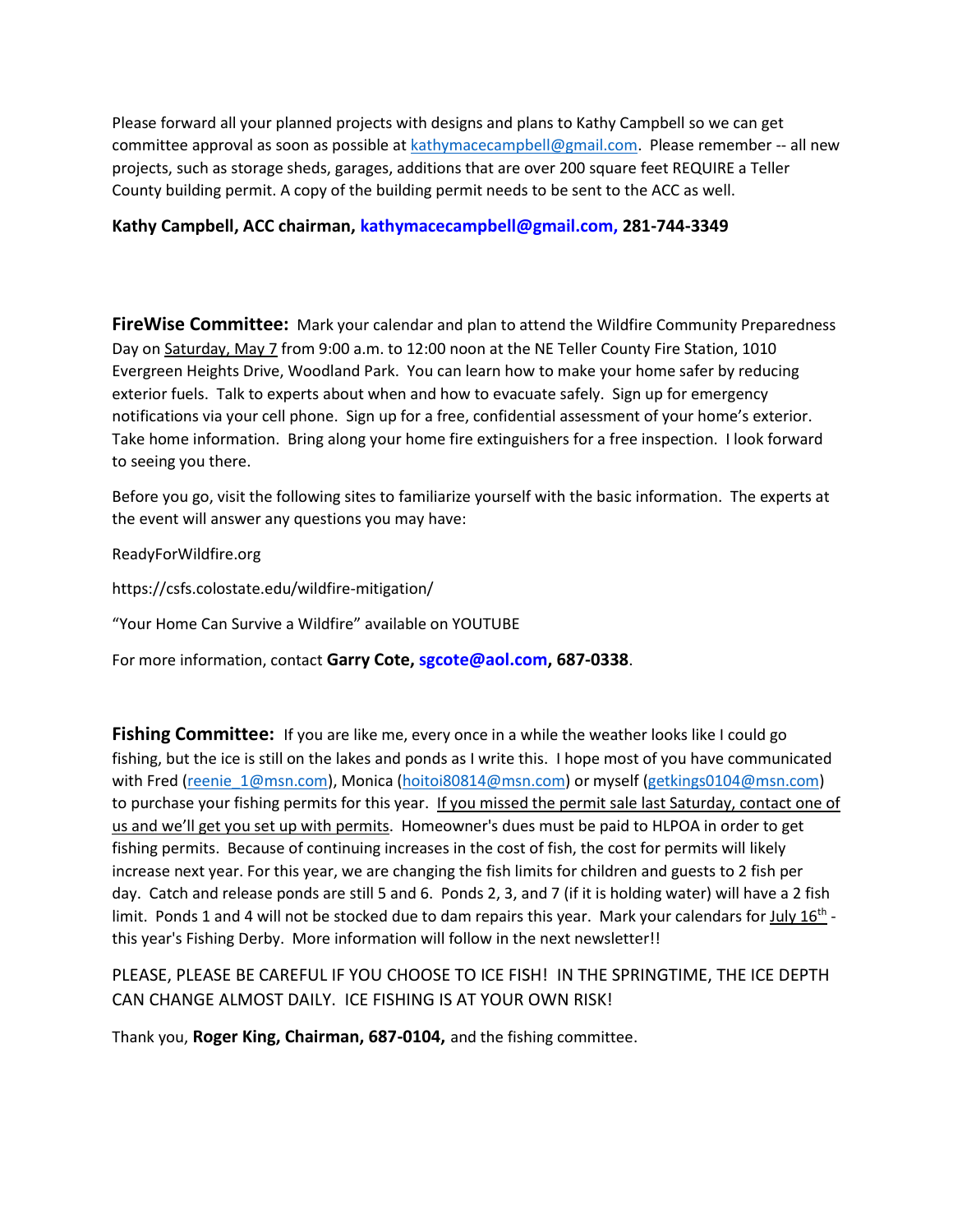**Maintenance Committee:** Everything looks good so far. With winter coming to a close, I'll be out and about checking everything. Any problems you see, please call me. **Mickey Corcoran, Chairman**, **453-1246 or cell 224-234-1755** 

**Neighborhood Watch:** Keep your eyes open and stay observant. Report any suspicious activity to your block captain, or give Fred or Chris a call!

**Should you need help, contact one the following:**  Your Block Captain Fred Swets (719) 687-2307 Chris Becker (636) 675-7854 **or 911 for the Sheriff's Office**

**Trails Committee:** If you have any problems, concerns, or recommendations for our trails here, please let Ben know. **Ben Boals, Chairperson,** 608-558-0038, **boals.trucking@gmail.com**

**Welcome Committee:** We are still delivering Welcome Bags to our new residents that moved into our neighborhood. If for some reason you moved here recently and did not receive a bag, please let Wendy know so you can get your bag along with very helpful information. For new residents, there will be a New Residents Meeting on Saturday, May 7th at 10:30 a.m. You are encouraged to attend and meet the HLPOA committee members, plus gain valuable information about life here in Highland Lakes. Call Wendy with questions! **Wendy Boals, 719-686-6971, [wendyboals@yahoo.com](mailto:wendyboals@yahoo.com)**

#### **COMMUNITY BUILDING CALENDAR – 2022**

**Weekly:**

| Monday               | Line Dancing                   | 11:00 am - 12:00 pm     |
|----------------------|--------------------------------|-------------------------|
| Tuesday and Thursday | Yoga (gazebo in summer)        | $10:15$ am - $11:15$ am |
| Wednesday            | Pickleball (resumes in Spring) | $9:00$ am $-11:00$ am   |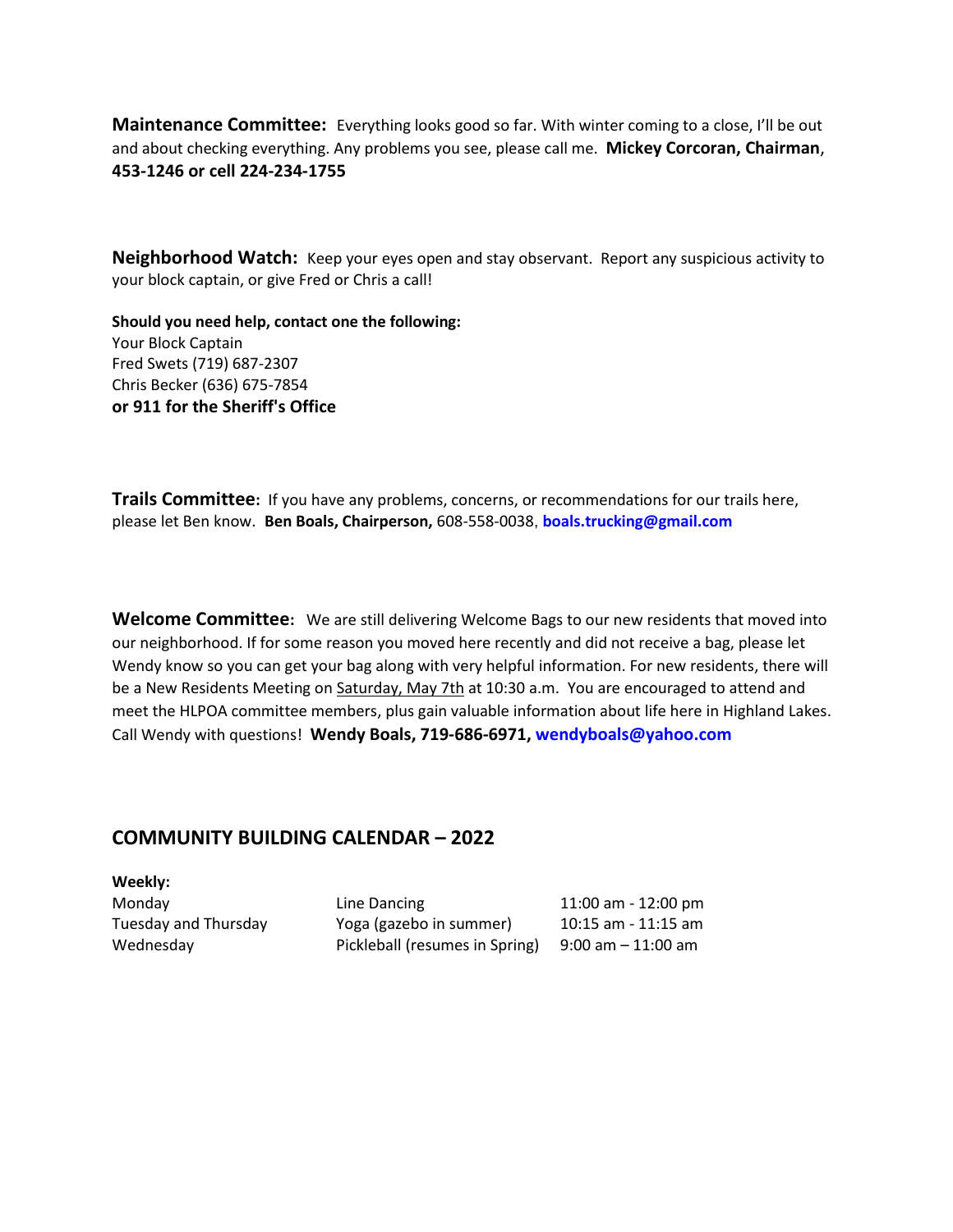#### **2022 SCHEDULE OF EVENTS & RESERVATIONS**

| April 9, 2022, Saturday    | Easter Egg Hunt              | 1:00 p.m.                 |
|----------------------------|------------------------------|---------------------------|
| May 7, 2022, Saturday      | <b>New Residents Meeting</b> | 10:30 a.m.                |
| June 4, 2022, Saturday     | <b>HLPOA Annual Meeting</b>  | 12:00 p.m. Noon           |
| June 18, 2022, Saturday    | Annual Work Day              | $8:00$ a.m. $-12:00$ p.m. |
| July 16, 2022, Saturday    | <b>Fishing Derby</b>         | 8:00 a.m.                 |
| October 1, 2022, Saturday  | <b>New Residents Meeting</b> | $10:30$ a.m.              |
| October 6, 2022, Thursday  | Neighborhood Watch Meeting   | 7:00 p.m.                 |
| October 29, 2022, Saturday | Halloween/Harvest Party      | 12:00 Noon                |
| December, 2022             | Christmas Party              | TBD                       |
|                            |                              |                           |

The HLPOA Board of Directors Meetings are held the first Wednesday of each month at 7:00 pm. The HLPOA Water Board Meetings are held on the third Tuesday of each month at 7:00 pm.

All Property Owners are invited to attend.

#### **ANY CHANGES WILL BE NOTED IN THE NEWSLETTER, SPECIAL EMAILS, OR THE COMMUNICATION BOARDS.**

#### **HLPOA Board Members:**

| <b>Paul Stecklein</b>  | <b>President, Director</b> | 687-2234     |
|------------------------|----------------------------|--------------|
| <b>Fred Swets</b>      | <b>Vice President</b>      | 687-2307     |
| <b>Renee Tate</b>      | Secretary/Treasurer        | 687-9465     |
| <b>Roger King</b>      | <b>Director</b>            | 687-0104     |
| <b>Ross Parnow</b>     | <b>Director</b>            | 719-373-0613 |
| <b>Mickey Corcoran</b> | <b>Director</b>            | 224-234-1755 |
| Dan Odell              | <b>Director</b>            | 686-7704     |

| <b>Committee Chairs:</b>      |                        |              |
|-------------------------------|------------------------|--------------|
| <b>Activities</b>             | <b>Wendy Boals</b>     | 686-6971     |
| <b>Architectural Control</b>  | <b>Kathy Campbell</b>  | 281-744-3349 |
| <b>Budget/Finance</b>         | <b>Renee Tate</b>      | 687-9465     |
| <b>FireWise</b>               | <b>Garry Cote</b>      | 687-0338     |
| <b>Fishing</b>                | <b>Roger King</b>      | 687-0104     |
| <b>Maintenance</b>            | <b>Mickey Corcoran</b> | 453-1246     |
| <b>Neighborhood Watch</b>     | <b>Fred Swets</b>      | 687-2307     |
|                               | <b>Chris Becker</b>    | 636-675-7854 |
| <b>Newsletter</b>             | <b>Kathy Campbell</b>  | 281-744-3349 |
| <b>Trails</b>                 | <b>Ben Boals</b>       | 608-558-0038 |
| <b>Water District Liaison</b> | Luke St. Onge          |              |
| <b>Web Page</b>               | Dan Odell              | 686-7704     |
| Welcome                       | <b>Wendy Boals</b>     | 686-6971     |